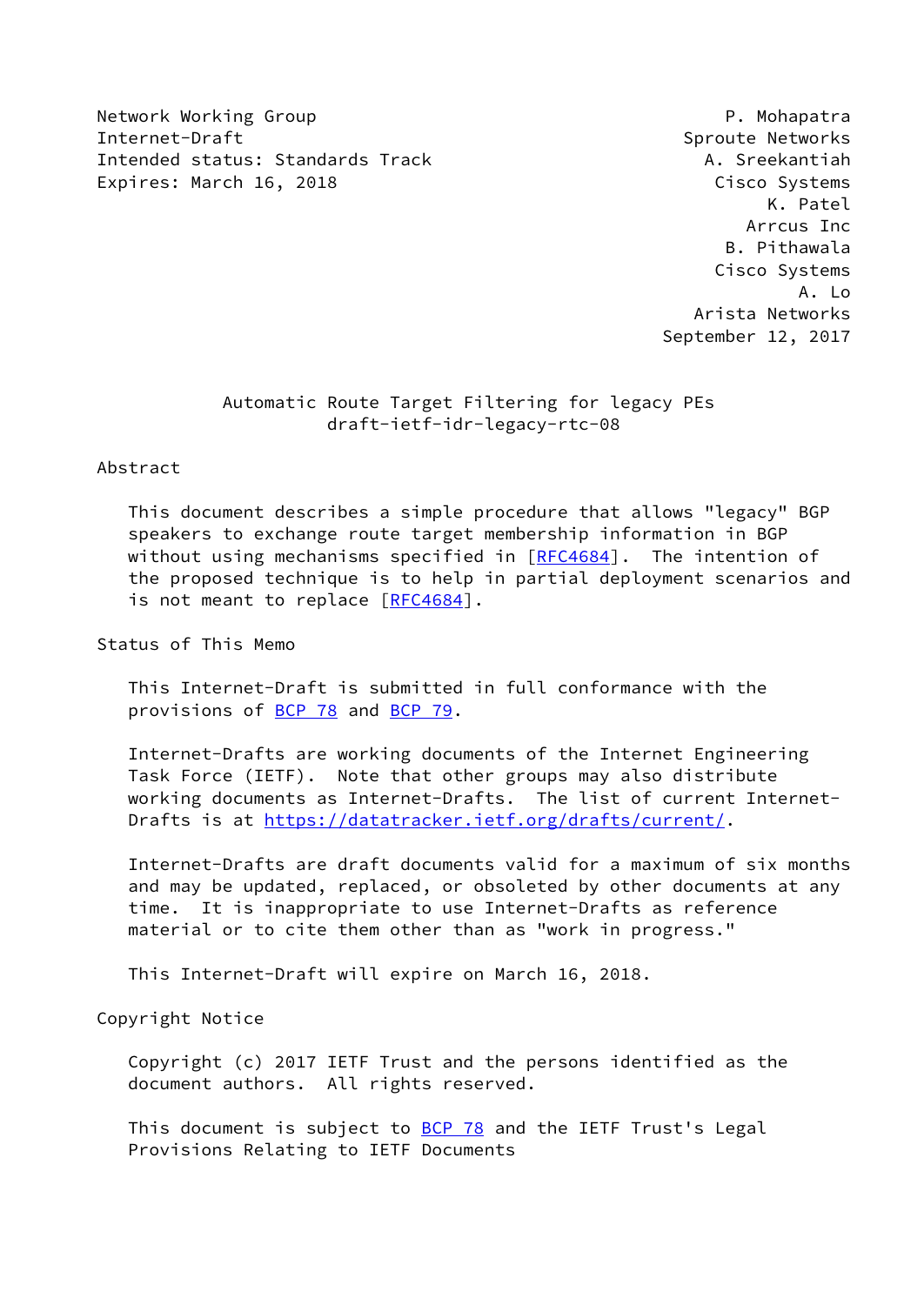<span id="page-1-1"></span> [\(https://trustee.ietf.org/license-info](https://trustee.ietf.org/license-info)) in effect on the date of publication of this document. Please review these documents carefully, as they describe your rights and restrictions with respect to this document. Code Components extracted from this document must include Simplified BSD License text as described in Section 4.e of the Trust Legal Provisions and are provided without warranty as described in the Simplified BSD License.

 This document may contain material from IETF Documents or IETF Contributions published or made publicly available before November 10, 2008. The person(s) controlling the copyright in some of this material may not have granted the IETF Trust the right to allow modifications of such material outside the IETF Standards Process. Without obtaining an adequate license from the person(s) controlling the copyright in such materials, this document may not be modified outside the IETF Standards Process, and derivative works of it may not be created outside the IETF Standards Process, except to format it for publication as an RFC or to translate it into languages other than English.

## Table of Contents

|                                                         | $\overline{2}$  |
|---------------------------------------------------------|-----------------|
| Requirements Language<br>1.1.                           | $\overline{3}$  |
| 2.                                                      | $\overline{3}$  |
| 3.                                                      | $\overline{3}$  |
| 3.1.                                                    | $\overline{3}$  |
|                                                         | 6               |
| 3.2.1. Generating Route Target Membership NLRIs for the |                 |
| legacy PE clients                                       | $\underline{6}$ |
| 4.                                                      | $\overline{1}$  |
| 5.                                                      | $\mathbf{I}$    |
| 6.                                                      | 8               |
| 7.                                                      | 8               |
| 8.                                                      | 8               |
| 9.                                                      | 8               |
|                                                         | 8               |
| 10.1.                                                   | 8               |
| 10.2. Informational References                          | 9               |
|                                                         | 9               |

<span id="page-1-0"></span>[1](#page-1-0). Introduction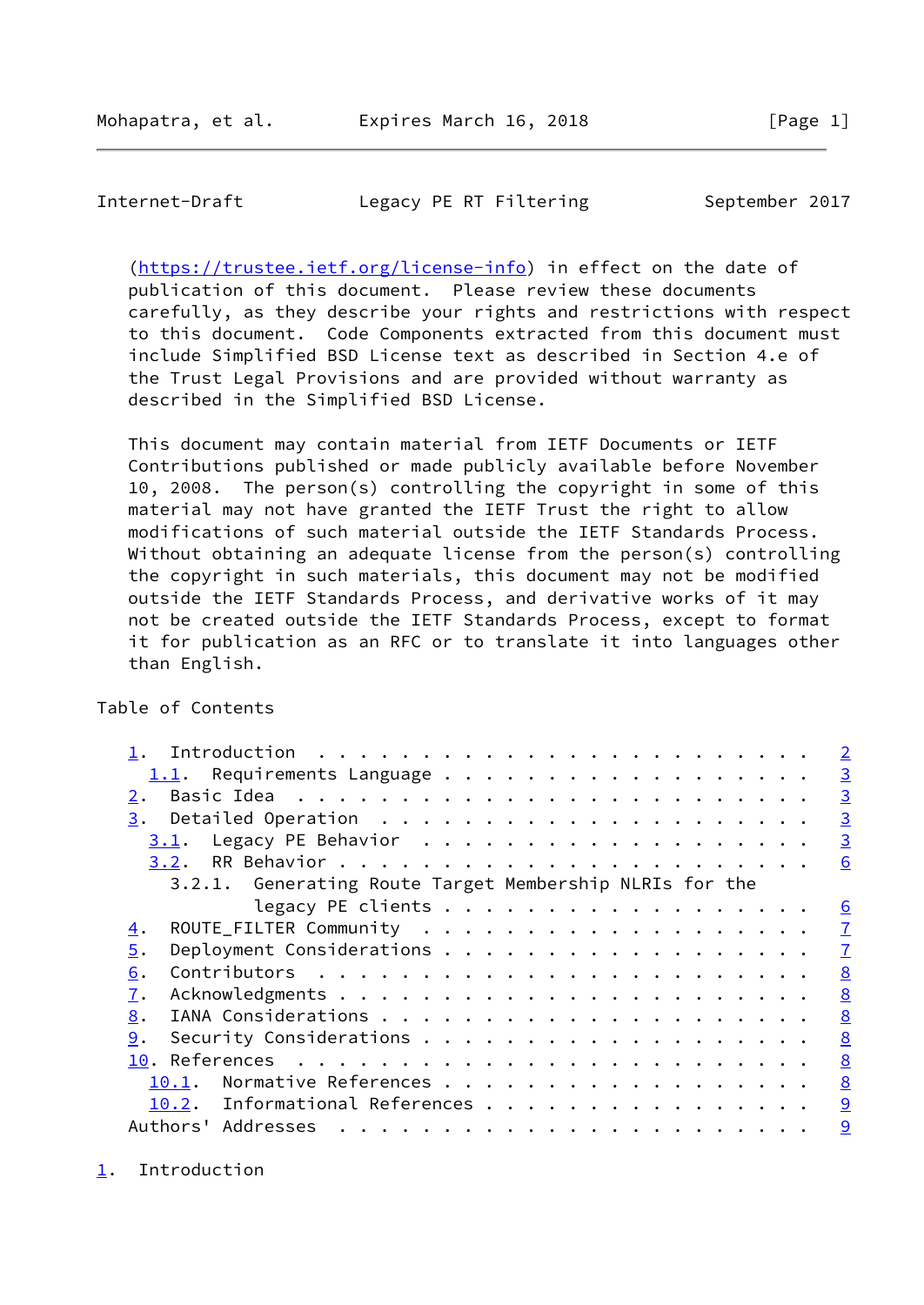[RFC4684] provides a powerful and general means for BGP speakers to exchange and propagate Route Target reachability information and constrain VPN route distribution to achieve high scale. However, it requires that all the BGP speakers in the network are upgraded to support this functionality. For example, in a network with route

| Mohapatra, et al. | Expires March 16, 2018 | [Page 2] |
|-------------------|------------------------|----------|
|-------------------|------------------------|----------|

<span id="page-2-1"></span>Internet-Draft Legacy PE RT Filtering September 2017

 reflectors (RR), if one PE client in the cluster doesn't support constrained distribution, the cluster degenerates into storing and processing all the VPN routes. The route reflectors need to request and store all the network routes since they do not receive route target membership information from the legacy PEs. The RR will also generate all those routes to the legacy PEs and the legacy PEs will end up filtering the routes and store the subset of VPN routes that are of interest.

 This document specifies a mechanism for such legacy PE devices using existing configuration and toolset to provide similar benefits as [\[RFC4684](https://datatracker.ietf.org/doc/pdf/rfc4684)]. At the same time, it is backward-compatible with the procedures defined in [[RFC4684](https://datatracker.ietf.org/doc/pdf/rfc4684)]. It also allows graceful upgrade of the legacy router to be  $[REC4684]$  capable.

## <span id="page-2-0"></span>[1.1](#page-2-0). Requirements Language

 The key words "MUST", "MUST NOT", "REQUIRED", "SHALL", "SHALL NOT", "SHOULD", "SHOULD NOT", "RECOMMENDED", "MAY", and "OPTIONAL" in this document are to be interpreted as described in [RFC 2119 \[RFC2119](https://datatracker.ietf.org/doc/pdf/rfc2119)].

# <span id="page-2-2"></span>[2](#page-2-2). Basic Idea

 The basic idea is to make use of VPN unicast route exchange from the legacy PEs to a new BGP speaker (e.g. an RR) to signal RT membership. The legacy PEs announce a set of "special" routes with mapped RTs to the RR along with a standard community (defined in this document). The presence of the community triggers the RR to extract the RTs and build RT membership information.

- <span id="page-2-3"></span>[3](#page-2-3). Detailed Operation
- <span id="page-2-4"></span>[3.1](#page-2-4). Legacy PE Behavior

The following simple steps are performed on the legacy PE device: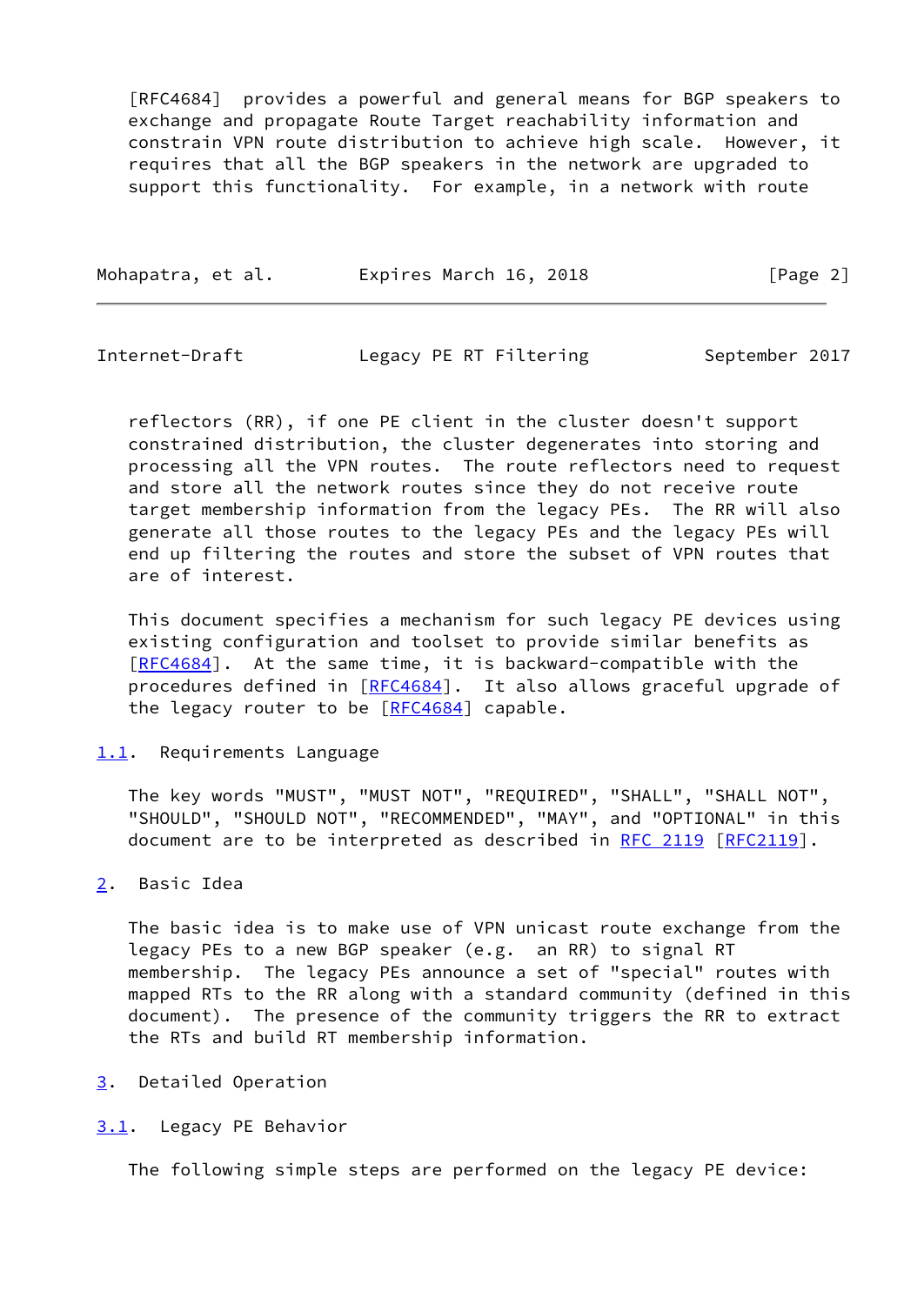- o Collect the "import route targets" of all the configured customer VRFs. Let's call this set 'IRTS'.
- o Create a special "route-filter VRF" with a route distinguisher(RD) that's configured with the same value across the network for all legacy PE devices. Note: the equivalence of the RD value is for optimization - the operator may choose to use different values.
- o Originate one or more routes in this VRF and attach a subset of 'IRTS' as "translated route-target extended communities" with each route so as to evenly distribute the RTs (and to make sure they can fit into one BGP UPDATE message). Collectively, the union of

| Mohapatra, et al. | Expires March 16, 2018 | [Page 3] |
|-------------------|------------------------|----------|
|-------------------|------------------------|----------|

 the "translated route-target extended communities" of all these routes is equal to the set 'IRTS'. The translated RTs are attached as export route-targets for the routes originated in the route-filter VRF.

 o The translation of the IRTs is necessary in order to refrain from importing "route-filter" VRF routes into VPN VRFs that would import the same route-targets. The translation of the IRTS is done as follows. For a given IRT, the equivalent translated RT (TRT) is constructed by means of swapping the value of the high order octet of the Type field for the IRT (as defined in [[RFC4360\]](https://datatracker.ietf.org/doc/pdf/rfc4360)).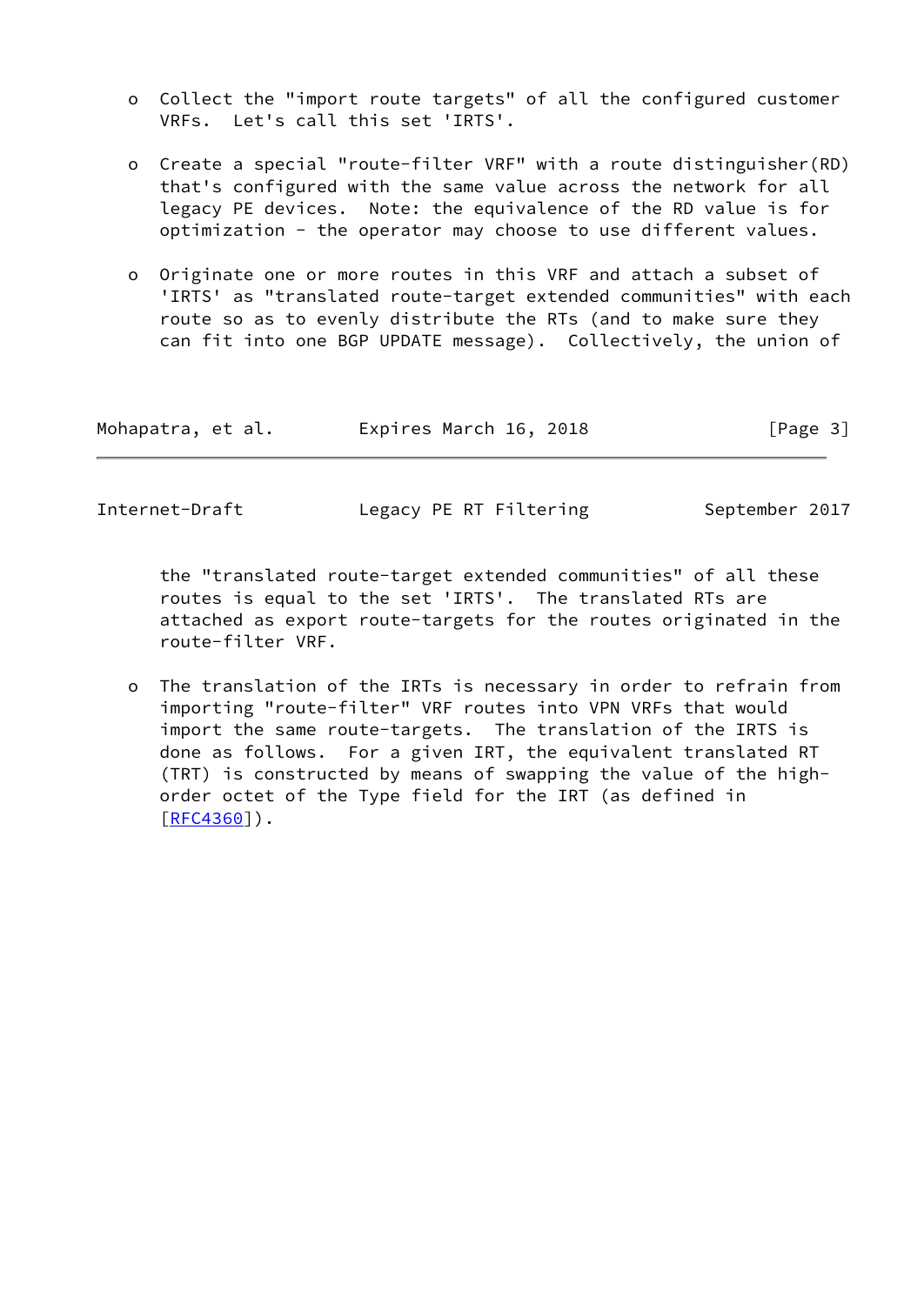Mohapatra, et al. **Expires March 16, 2018** [Page 4]

Internet-Draft Legacy PE RT Filtering September 2017

 $0$  1 0 1 0 1 2 3 4 5 6 7 8 9 0 1 2 3 4 5 0 1 2 3 4 5 6 7 8 9 0 1 2 3 4 5 +-+-+-+-+-+-+-+-+-+-+-+-+-+-+-+-+ +-+-+-+-+-+-+-+-+-+-+-+-+-+-+-+-+ | 0x00 | 0x02 | | 0x01 | 0x02 | +-+-+-+-+-+-+-+-+-+-+-+-+-+-+-+-+ +-+-+-+-+-+-+-+-+-+-+-+-+-+-+-+-+ |2B AS | |2B AS => IP(high) | +-+-+-+-+-+-+-+-+-+-+-+-+-+-+-+-+<=>+-+-+-+-+-+-+-+-+-+-+-+-+-+-+-+-+ |Local Admin(high) | |Local Admin(high) => IP(low) | +-+-+-+-+-+-+-+-+-+-+-+-+-+-+-+-+ +-+-+-+-+-+-+-+-+-+-+-+-+-+-+-+-+ |Local Admin(low) | | |Local Admin(low) => Local Admin| +-+-+-+-+-+-+-+-+-+-+-+-+-+-+-+-+ +-+-+-+-+-+-+-+-+-+-+-+-+-+-+-+-+  $0$  1 0 1 0 1 2 3 4 5 6 7 8 9 0 1 2 3 4 5 0 1 2 3 4 5 6 7 8 9 0 1 2 3 4 5 +-+-+-+-+-+-+-+-+-+-+-+-+-+-+-+-+ +-+-+-+-+-+-+-+-+-+-+-+-+-+-+-+-+ | 0x01 | 0x02 | | 0x02 | 0x02 | +-+-+-+-+-+-+-+-+-+-+-+-+-+-+-+-+ +-+-+-+-+-+-+-+-+-+-+-+-+-+-+-+-+  $|IP(high)|$   $|IP(high)|$   $\rightarrow$  4B AS(high) +-+-+-+-+-+-+-+-+-+-+-+-+-+-+-+-+<=>+-+-+-+-+-+-+-+-+-+-+-+-+-+-+-+-+  $|IP(low)$   $|$   $|IP(low)$  => 4B AS(low) +-+-+-+-+-+-+-+-+-+-+-+-+-+-+-+-+ +-+-+-+-+-+-+-+-+-+-+-+-+-+-+-+-+ |Local Admin | |Local Admin > Local Admin |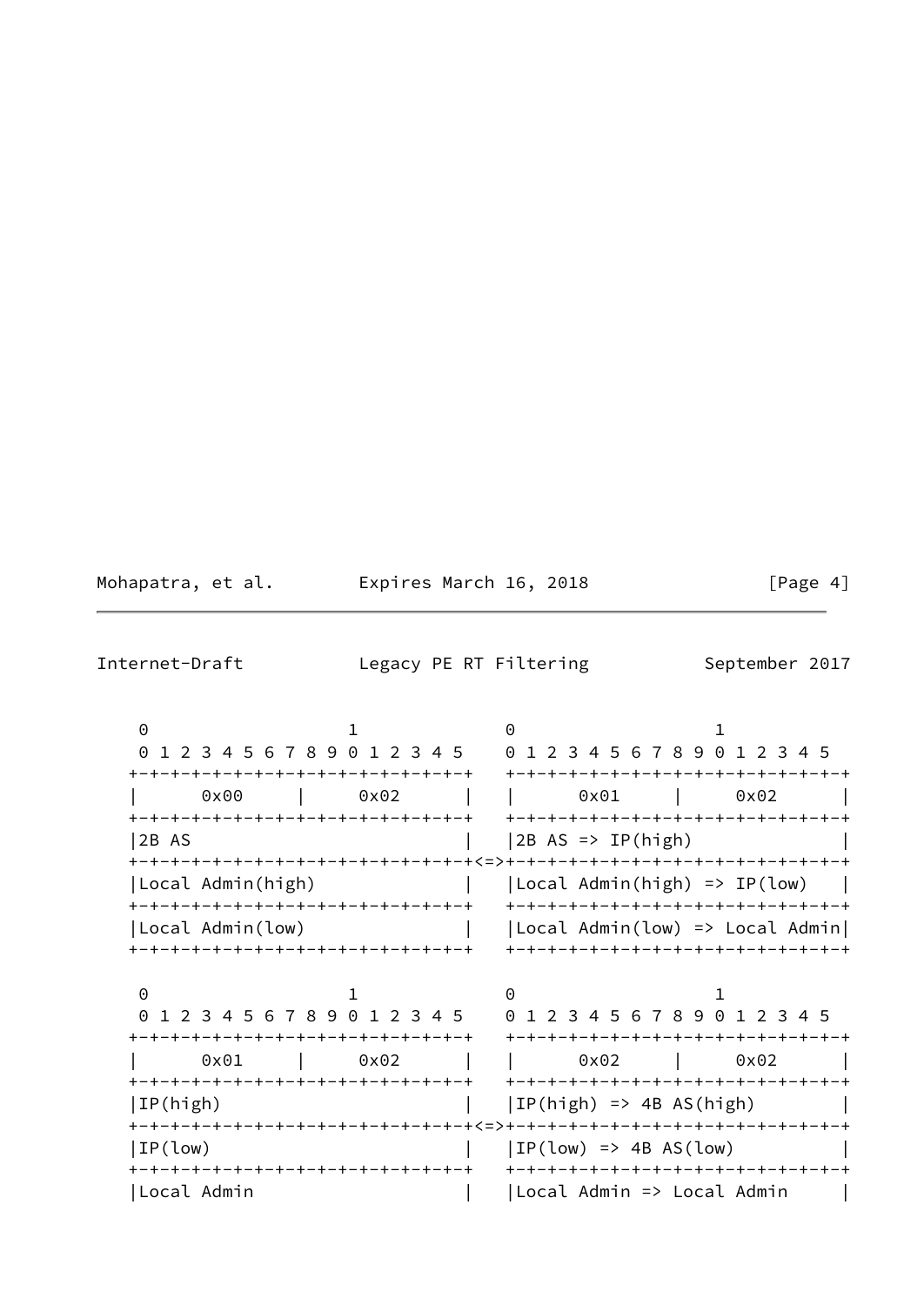|             | +-+-+-+-+-+-+-+-+-+-+-+-+-+-+-+-+-+                                                |                                | +-+-+-+-+-+-+-+-+-+-+-+-+-+-+-+-+-+                                                 |
|-------------|------------------------------------------------------------------------------------|--------------------------------|-------------------------------------------------------------------------------------|
| 0           |                                                                                    |                                |                                                                                     |
|             | 0 1 2 3 4 5 6 7 8 9 0 1 2 3 4 5                                                    |                                | 0 1 2 3 4 5 6 7 8 9 0 1 2 3 4 5                                                     |
| $0\times02$ | +-+-+-+-+-+-+-+-+-+-+-+-+-+-+-+-+-+<br>0x02<br>+-+-+-+-+-+-+-+-+-+-+-+-+-+-+-+-+-+ | $0\times00$                    | +-+-+-+-+-+-+-+-+-+-+-+-+-+-+-+-+-+<br>0x02                                         |
| 4B AS(high) | +-+-+-+-+-+-+-+-+-+-+-+-+-+-+-+-+-+-+<=>+-+-+-+-+-+-+-+-+-+-+-+-+-+-+-+-+-+        | $\vert$   4B AS(high) => 2B AS | +-+-+-+-+-+-+-+-+-+-+-+-+-+-+-+-+-+                                                 |
| 4B AS(low)  | +-+-+-+-+-+-+-+-+-+-+-+-+-+-+-+-+-+                                                |                                | $ 4B AS(low) \Rightarrow Local Admin(high) $<br>+-+-+-+-+-+-+-+-+-+-+-+-+-+-+-+-+-+ |
| Local Admin | +-+-+-+-+-+-+-+-+-+-+-+-+-+-+-+-+-+                                                |                                | $ Local$ Admin => Local Admin(low)  <br>+-+-+-+-+-+-+-+-+-+-+-+-+-+-+-+-+-          |

 As an example, if IRT R= 65500:12244(hex: 0x0002ffdc00002fd4), equivalent route-filter TRT: 255.220.0.0:12244(hex: 0x0102ffdc00002fd4). One shortcoming of the translation mechanism is a possible collision between IRTs and TRTs if the network has been configured with RTs of multiple higher order octet types (2-byte AS, IP address, and 4-byte AS). It is expected that such a configuration is rare in practice.

 o As an alternative to the translation of the IRTS, the subset of the 'IRTS' can be attached as-is (without swapping the type field as described earlier) as "export route-target extended

| Expires March 16, 2018 | [Page 5] |
|------------------------|----------|
|                        |          |

<span id="page-5-0"></span>Internet-Draft **Legacy PE RT Filtering** September 2017

 communities" with each route so as to evenly distribute the RTs (and to make sure they can fit into one BGP UPDATE message). In this case, the IRT subsets can be attached in outbound policy to avoid the route-filter VRFs from being imported into VPN VRFs. Also in this case, the route-filter VRF routes must be tagged with a different special community (from that associated with the translated RTs) as described in  $Section 4$  so that the receiving BGP speaker can distinguish the two cases.

 o The routes are marked with NO\_ADVERTISE and NO\_EXPORT well-known communities as well as the appropriate new community that's defined in this document [Section 4.](#page-6-1) Note that there is no specific provision made to disallow configuration of subsequent route policies that can potentially alter the set of communities attached to "route-filter" VRF routes. The protocol behavior in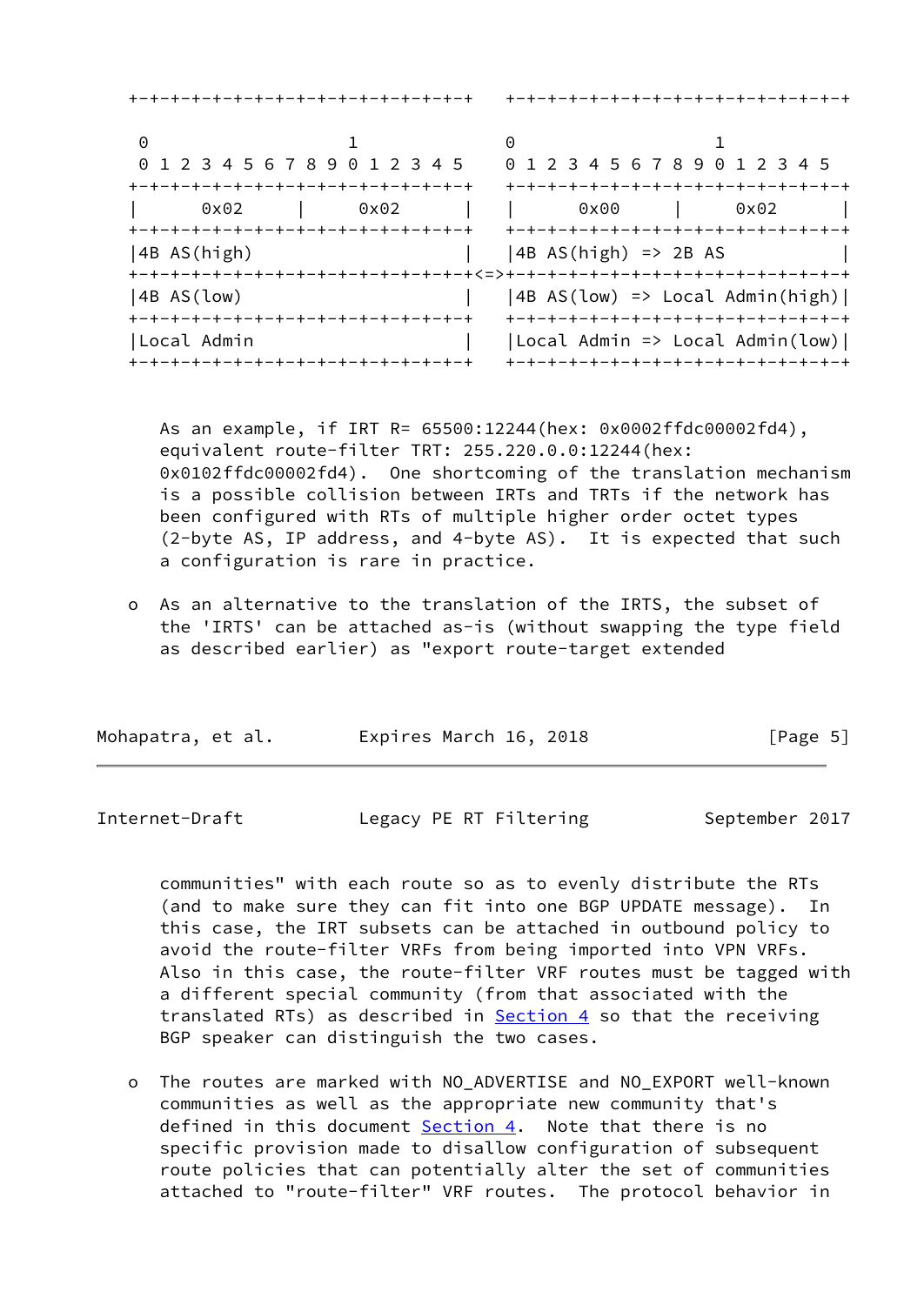such a case is undefined and the use of those policy statements is discouraged.

# <span id="page-6-0"></span>[3.2](#page-6-0). RR Behavior

 Upon receiving the "route-filter" routes, the BGP speaker does its usual processing to store them in its local RIB. It recognizes them as route-filter routes based on the association of the new standard community as defined in this document. If required (as indicated by the community value), it translates the attached route-target extended communities (TRT) to equivalent import route-targets (IRT). Finally it creates the route-target filter list for each legacy client by collecting the entire set of route targets. From this point onwards, the behavior is similar to that defined in [[RFC4684](https://datatracker.ietf.org/doc/pdf/rfc4684)]. The RR does not propagate the routes further because of their association with NO ADVERTISE community. Also the VPN EoR that is sent by the legacy PE should also be used as an indication that the legacy PE is done sending the route-filter information as per the procedures defined in [[RFC4684](https://datatracker.ietf.org/doc/pdf/rfc4684)] for implementing a EoR mechanism to signal the completion of initial RT membership exchange.

 The RR MAY also translate the received extended communities from legacy clients into route target membership NLRIs as if it had received those NLRIs from the client itself. This is useful for further propagation of the NLRIs to rest of the network to create RT membership flooding graph. When the route\_filter routes are received with same RD (from all legacy PE speakers), processing of the paths to generate equivalent NLRIs becomes fairly easy.

| Mohapatra, et al. | Expires March 16, 2018 | [Page 6] |
|-------------------|------------------------|----------|
|                   |                        |          |
|                   |                        |          |

<span id="page-6-2"></span>Internet-Draft Legacy PE RT Filtering September 2017

<span id="page-6-1"></span>[4](#page-6-1). ROUTE\_FILTER Community

 This memo defines four BGP communities that are attached to BGP UPDATE messages at the legacy PE devices and processed by the route reflectors as defined above. They are as follows:

<span id="page-6-3"></span>[<sup>3.2.1</sup>](#page-6-3). Generating Route Target Membership NLRIs for the legacy PE clients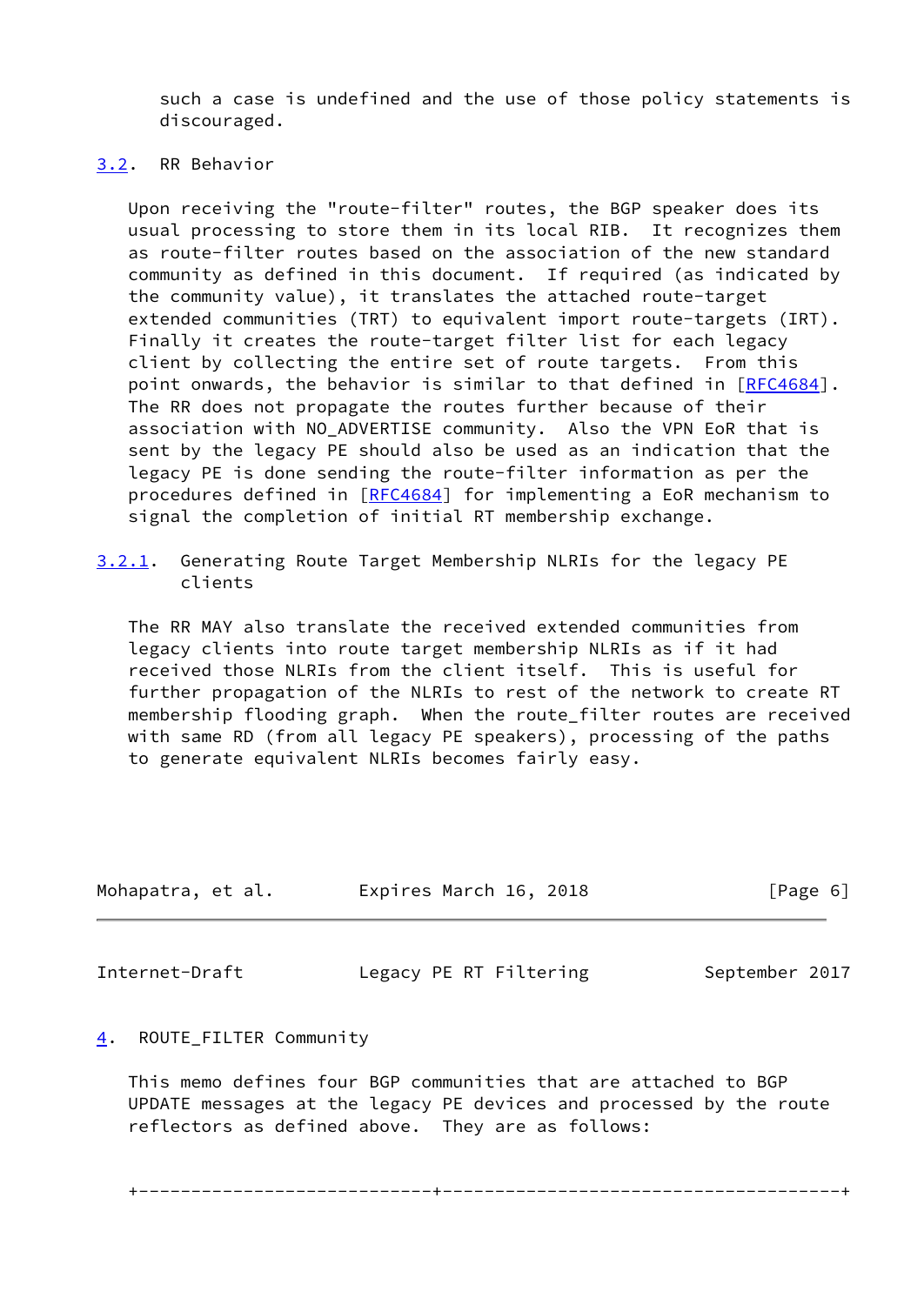| Community                              | Meaning                                                  |
|----------------------------------------|----------------------------------------------------------|
| ROUTE FILTER v4                        | RTs are attached as-is for VPNv4<br>route filtering      |
| ROUTE FILTER v6                        | RTs are attached as-is for VPNv6<br>route filtering      |
| ROUTE FILTER TRANSLATED V4             | Translated RTs are attached for<br>VPNv4 route filtering |
| $\cdots$<br>ROUTE_FILTER_TRANSLATED_v6 | Translated RTs are attached for<br>VPNv6 route filtering |

 In the absence of (or lack of support of) AF specific communities (ROUTE\_FILTER\_v6, ROUTE\_FILTER\_TRANSLATED\_v6), the ROUTE\_FILTER\_v4 or ROUTE FILTER\_TRANSLATED\_v4 MAY be treated by an implementation as a default VPN route-filter community to build a combination VPN filter for all VPN AFs (VPNv4, VPNv6) present on the RR. This is in accordance with the procedures in [[RFC4684](https://datatracker.ietf.org/doc/pdf/rfc4684)] to build combination route-filters for VPN AFs and AF specific route-filters defined in [\[I-D.keyur-bgp-af-specific-rt-constrain](#page-9-2)]. If this is the case, then subsequent receipt of any "route-filter" routes with AF specific communities (ROUTE\_FILTER\_v6, ROUTE\_FILTER\_TRANSLATED\_v6) will override the default filters sent with ROUTE\_FILTER\_v4 or ROUTE\_FILTER\_TRANSLATED\_v4 for the VPNv6 AFI when support for the AF specific communities exists. Suggested values for ROUTE\_FILTER\_v4 and ROUTE\_FILTER\_TRANSLATED\_v4 are 0xFFFF0002 (65535:2) and 0xFFFF0003 (65535:3) respectively

<span id="page-7-0"></span>[5](#page-7-0). Deployment Considerations

 When both the legacy PE and the RR support extended community based Outbound Route Filtering as in  $[I-D.chen-bgp-ext-community-off]$  this may be used as a alternate solution for the legacy PE to signal RT membership information, in order to realize the same benefits as [\[RFC4684](https://datatracker.ietf.org/doc/pdf/rfc4684)]. Also extended community ORF can be used amongst the RRs in lieu of [[RFC4684\]](https://datatracker.ietf.org/doc/pdf/rfc4684) to realize similar benefits.

Mohapatra, et al. **Expires March 16, 2018**[Page 7]

<span id="page-7-2"></span>

| Internet-Draft | Legacy PE RT Filtering | September 2017 |  |
|----------------|------------------------|----------------|--|
|                |                        |                |  |

<span id="page-7-1"></span>[6](#page-7-1). Contributors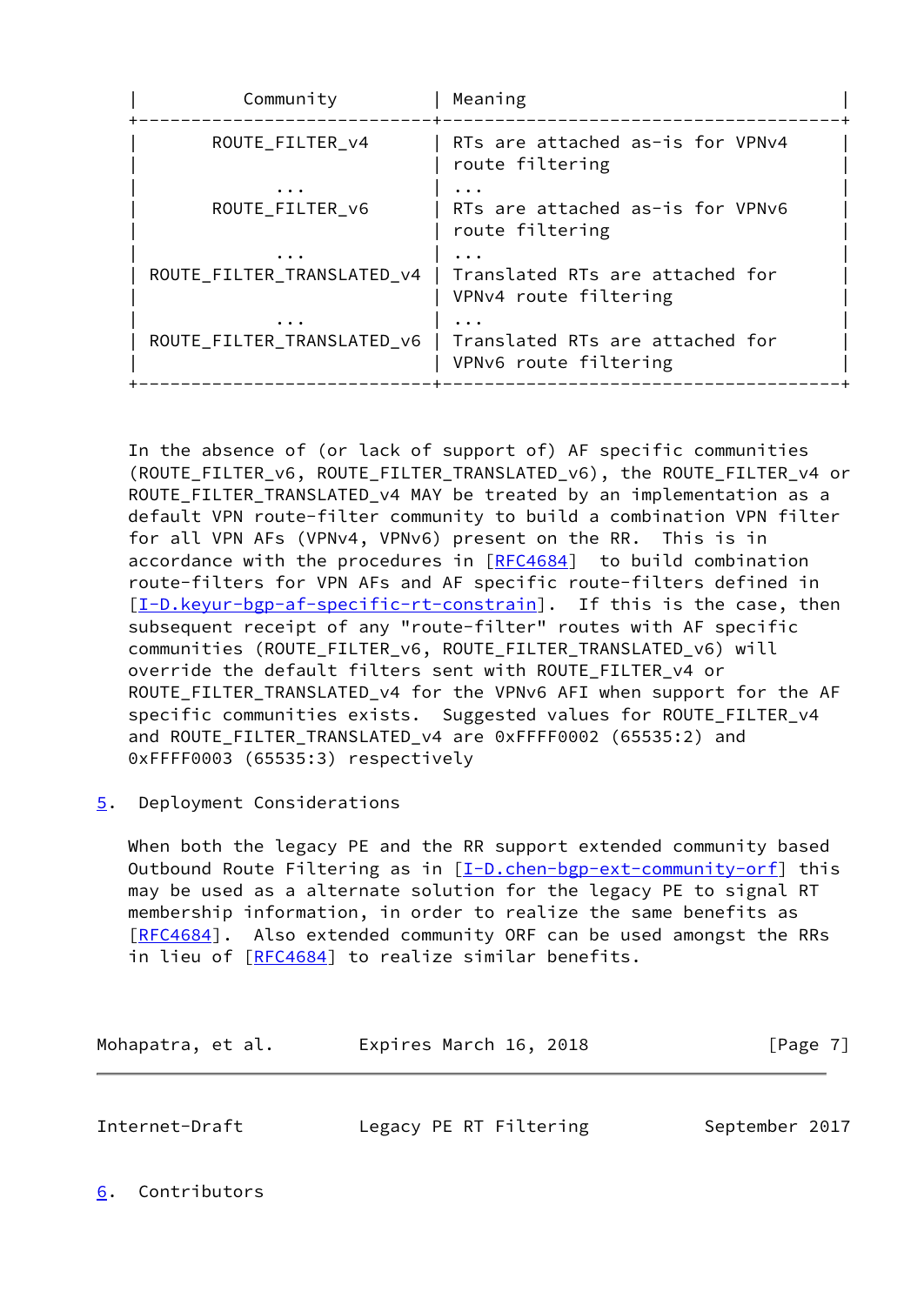Significant contributions were made by Stephane Litkowski, Luis M Tomotaki and James Uttaro which the authors would like to acknowledge.

<span id="page-8-0"></span>[7](#page-8-0). Acknowledgments

 The authors would like to thank Rob Shakir for his review and comments.

<span id="page-8-1"></span>[8](#page-8-1). IANA Considerations

 IANA shall assign new code points from BGP first-come first-serve communities for the four communities as listed in [Section 4.](#page-6-1)

<span id="page-8-2"></span>[9](#page-8-2). Security Considerations

There are no additional security risks introduced by this design.

- <span id="page-8-3"></span>[10.](#page-8-3) References
- <span id="page-8-4"></span>[10.1](#page-8-4). Normative References
	- [RFC2119] Bradner, S., "Key words for use in RFCs to Indicate Requirement Levels", [BCP 14](https://datatracker.ietf.org/doc/pdf/bcp14), [RFC 2119](https://datatracker.ietf.org/doc/pdf/rfc2119), DOI 10.17487/RFC2119, March 1997, <[https://www.rfc-editor.org/info/rfc2119>](https://www.rfc-editor.org/info/rfc2119).
	- [RFC4271] Rekhter, Y., Ed., Li, T., Ed., and S. Hares, Ed., "A Border Gateway Protocol 4 (BGP-4)", [RFC 4271,](https://datatracker.ietf.org/doc/pdf/rfc4271) DOI 10.17487/RFC4271, January 2006, <[https://www.rfc-editor.org/info/rfc4271>](https://www.rfc-editor.org/info/rfc4271).
	- [RFC4360] Sangli, S., Tappan, D., and Y. Rekhter, "BGP Extended Communities Attribute", [RFC 4360,](https://datatracker.ietf.org/doc/pdf/rfc4360) DOI 10.17487/RFC4360, February 2006, <<https://www.rfc-editor.org/info/rfc4360>>.
	- [RFC4364] Rosen, E. and Y. Rekhter, "BGP/MPLS IP Virtual Private Networks (VPNs)", [RFC 4364](https://datatracker.ietf.org/doc/pdf/rfc4364), DOI 10.17487/RFC4364, February 2006, [<https://www.rfc-editor.org/info/rfc4364](https://www.rfc-editor.org/info/rfc4364)>.
	- [RFC4684] Marques, P., Bonica, R., Fang, L., Martini, L., Raszuk, R., Patel, K., and J. Guichard, "Constrained Route Distribution for Border Gateway Protocol/MultiProtocol Label Switching (BGP/MPLS) Internet Protocol (IP) Virtual Private Networks (VPNs)", [RFC 4684](https://datatracker.ietf.org/doc/pdf/rfc4684), DOI 10.17487/RFC4684, November 2006, <<https://www.rfc-editor.org/info/rfc4684>>.

Mohapatra, et al. Expires March 16, 2018 [Page 8]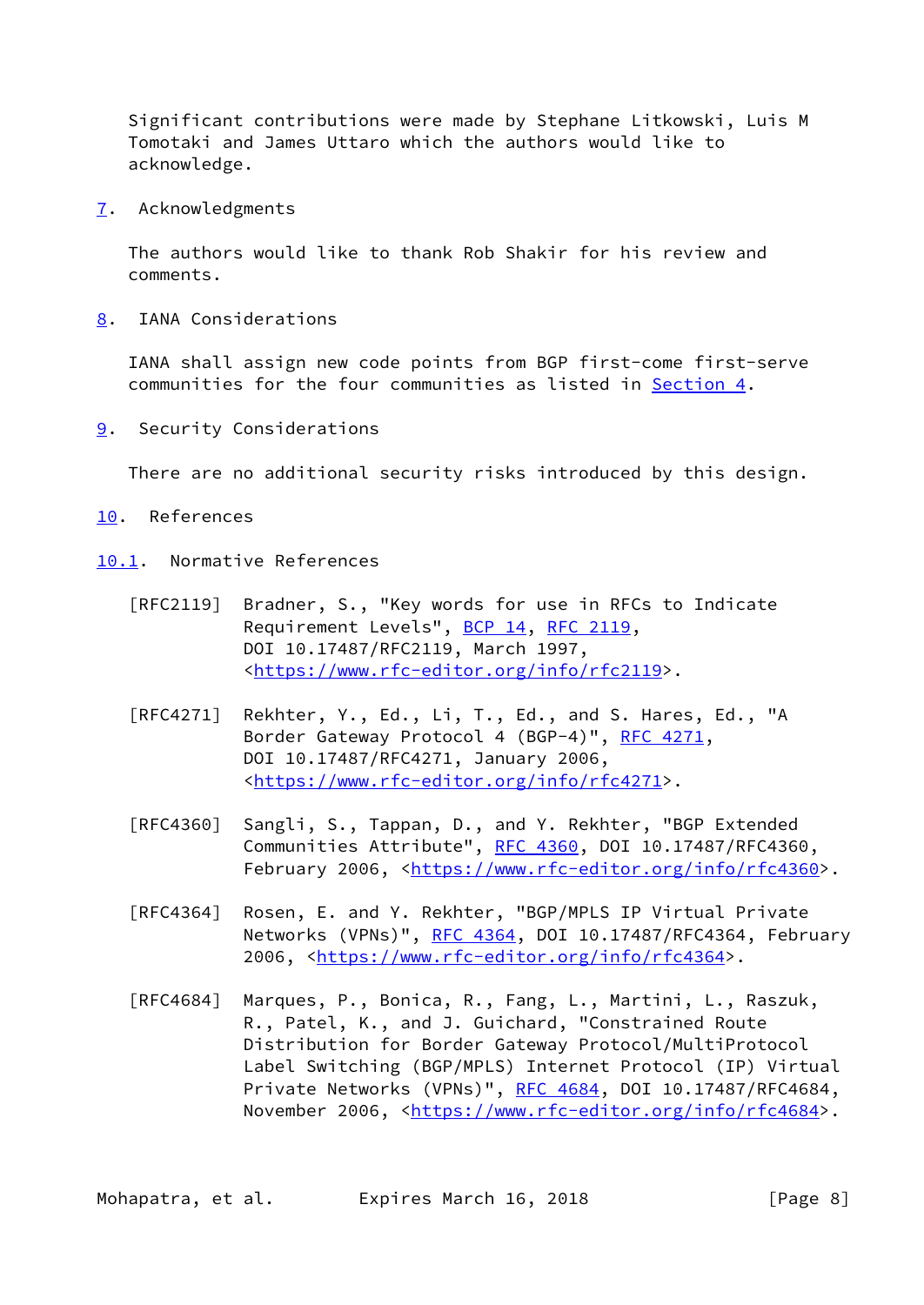<span id="page-9-1"></span><span id="page-9-0"></span>[10.2](#page-9-0). Informational References

<span id="page-9-3"></span> [I-D.chen-bgp-ext-community-orf] Chen, E., Lo, A., and K. Patel, "Extended Community Based Outbound Route Filter for BGP-4", [draft-chen-bgp-ext](https://datatracker.ietf.org/doc/pdf/draft-chen-bgp-ext-community-orf-02) [community-orf-02](https://datatracker.ietf.org/doc/pdf/draft-chen-bgp-ext-community-orf-02) (work in progress), December 2011.

<span id="page-9-2"></span> [I-D.keyur-bgp-af-specific-rt-constrain] Patel, K., Raszuk, R., Djernaes, M., Dong, J., and M. Chen, "IPv6 AF Extensions for Route Target Distribution", [draft-keyur-bgp-af-specific-rt-constrain-01](https://datatracker.ietf.org/doc/pdf/draft-keyur-bgp-af-specific-rt-constrain-01) (work in progress), March 2011.

Authors' Addresses

 Pradosh Mohapatra Sproute Networks

Email: mpradosh@yahoo.com

 Arjun Sreekantiah Cisco Systems 170 W. Tasman Drive San Jose, CA 95134 USA

Email: asreekan@cisco.com

 Keyur Patel Arrcus Inc

Email: keyurpat@yahoo.com

 Burjiz Pithawala Cisco Systems 170 W. Tasman Drive San Jose, CA 95134 USA

Email: bpithaw@cisco.com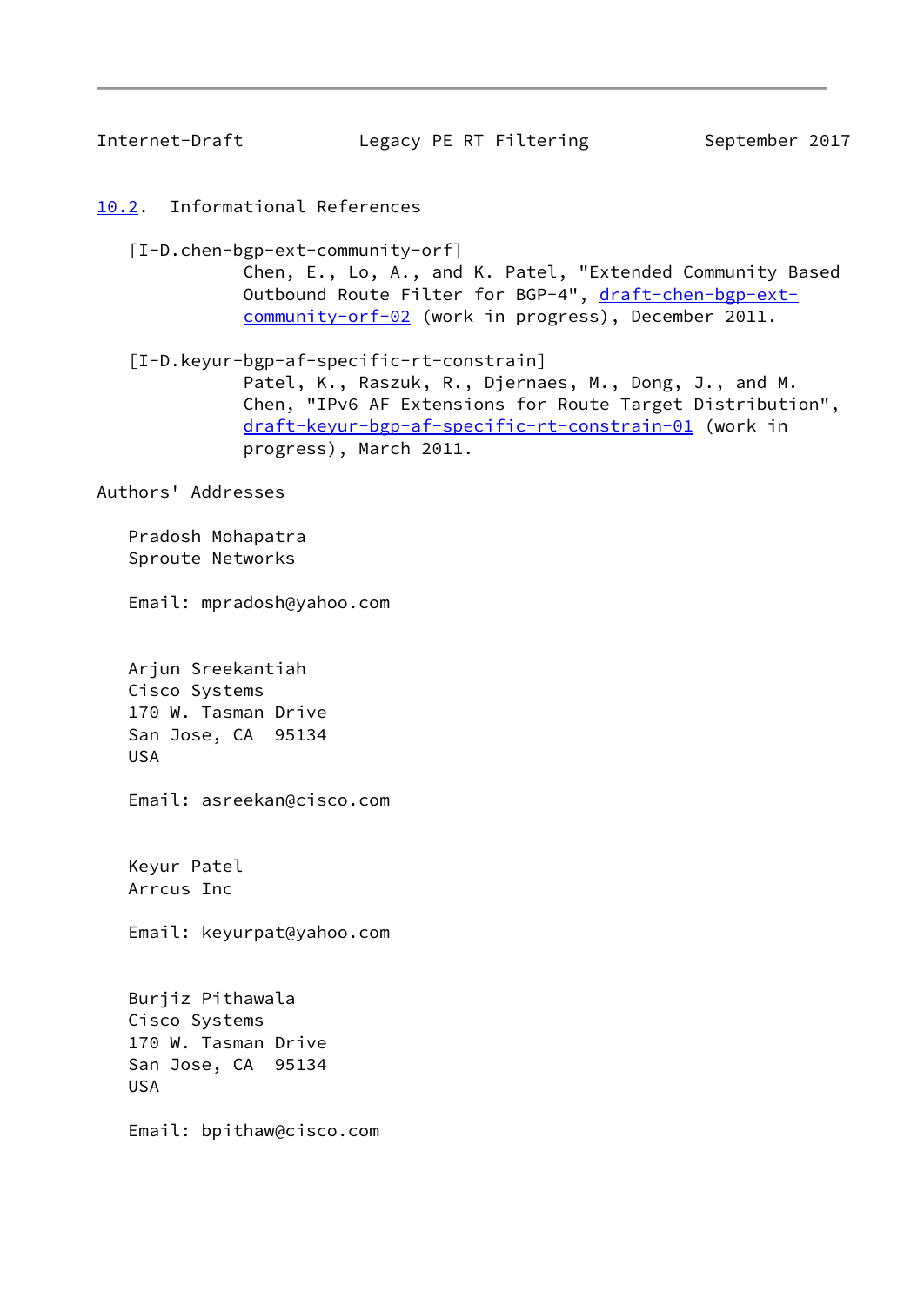Alton Lo Arista Networks 5470 Great America Parkway Santa Clara, CA 95054 USA

Email: altonlo@aristanetworks.com